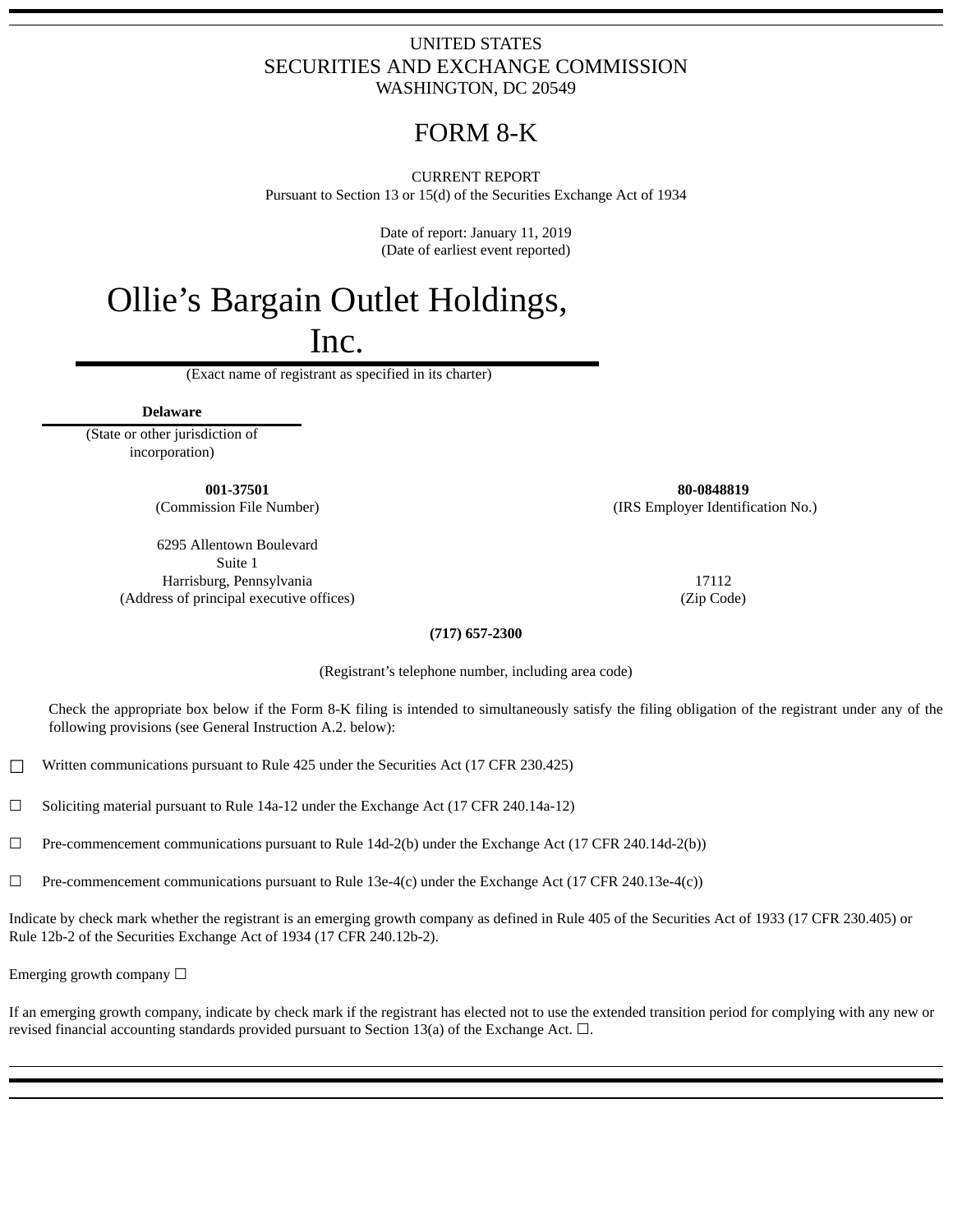#### **Item 2.02 Results of Operations and Financial Condition.**

On January 11, 2019, Ollie's Bargain Outlet Holdings, Inc. (the "Company") issued a press release announcing its financial results for the nine week-period ended January 5, 2019. A copy of the press release is furnished as Exhibit 99.1 to this current report and is incorporated by reference herein.

The information furnished on this Form 8-K, including the exhibit attached, shall not be deemed "filed" for purposes of Section 18 of the Securities Exchange Act of 1934, as amended (the "Exchange Act"), or otherwise subject to the liabilities of that section, nor shall it be deemed incorporated by reference into any filing under the Securities Act of 1933, as amended, or the Exchange Act, regardless of any general incorporation language in such filing.

### **Item 9.01 Financial Statements and Exhibits.**

(d) Exhibits. The following exhibits are filed with this report:

| <b>Exhibit No.</b> | Description                                                                       |
|--------------------|-----------------------------------------------------------------------------------|
| 99.1               | Press Release issued on January 11, 2019 of Ollie's Bargain Outlet Holdings, Inc. |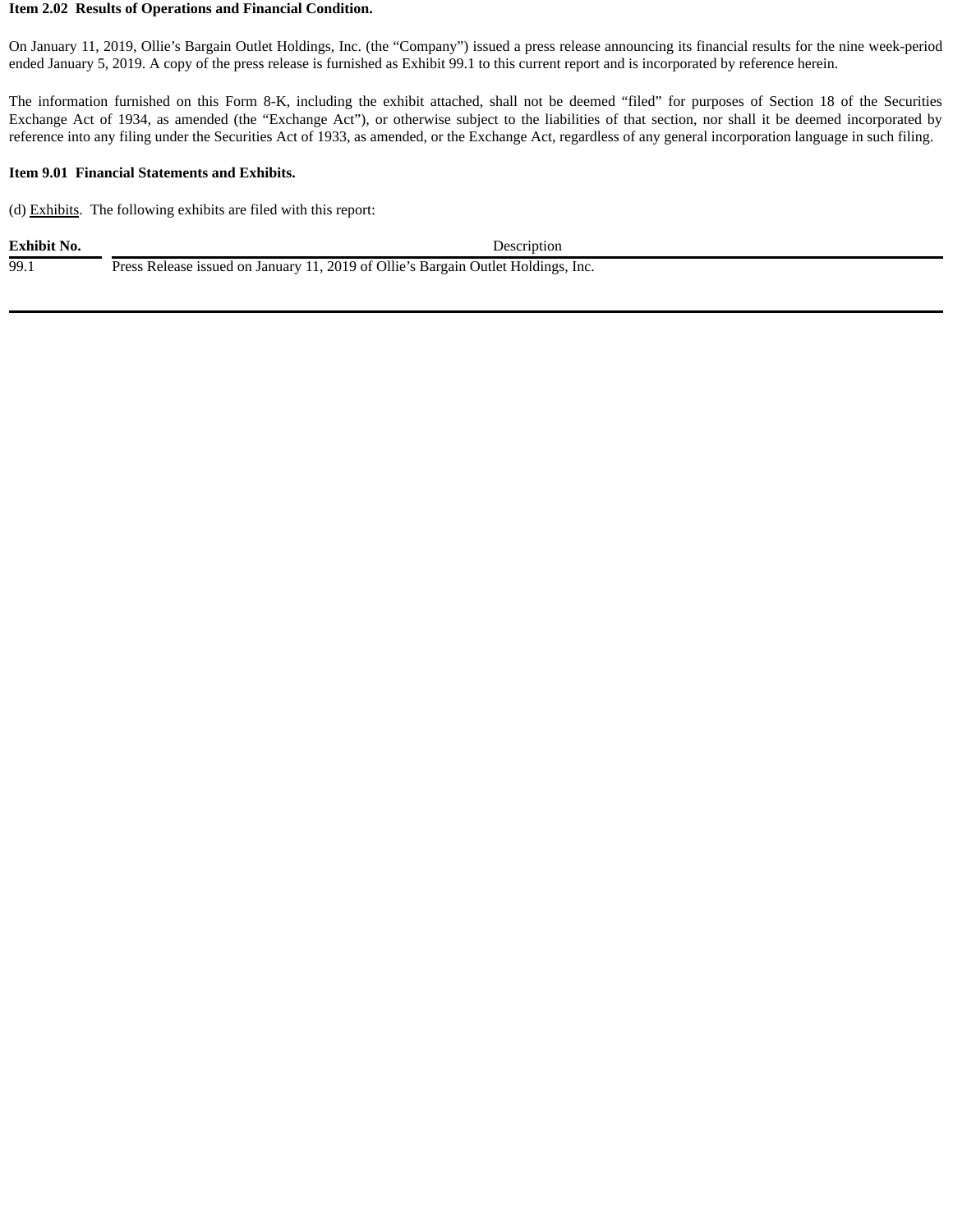### SIGNATURES

Pursuant to the requirements of the Securities Exchange Act of 1934, the registrant has duly caused this report to be signed on its behalf by the undersigned hereunto duly authorized.

# OLLIE'S BARGAIN OUTLET HOLDINGS, INC.

By: /s/ Jay Stasz

Name: Jay Stasz Title: Senior Vice President and Chief Financial Officer

Date: January 11, 2019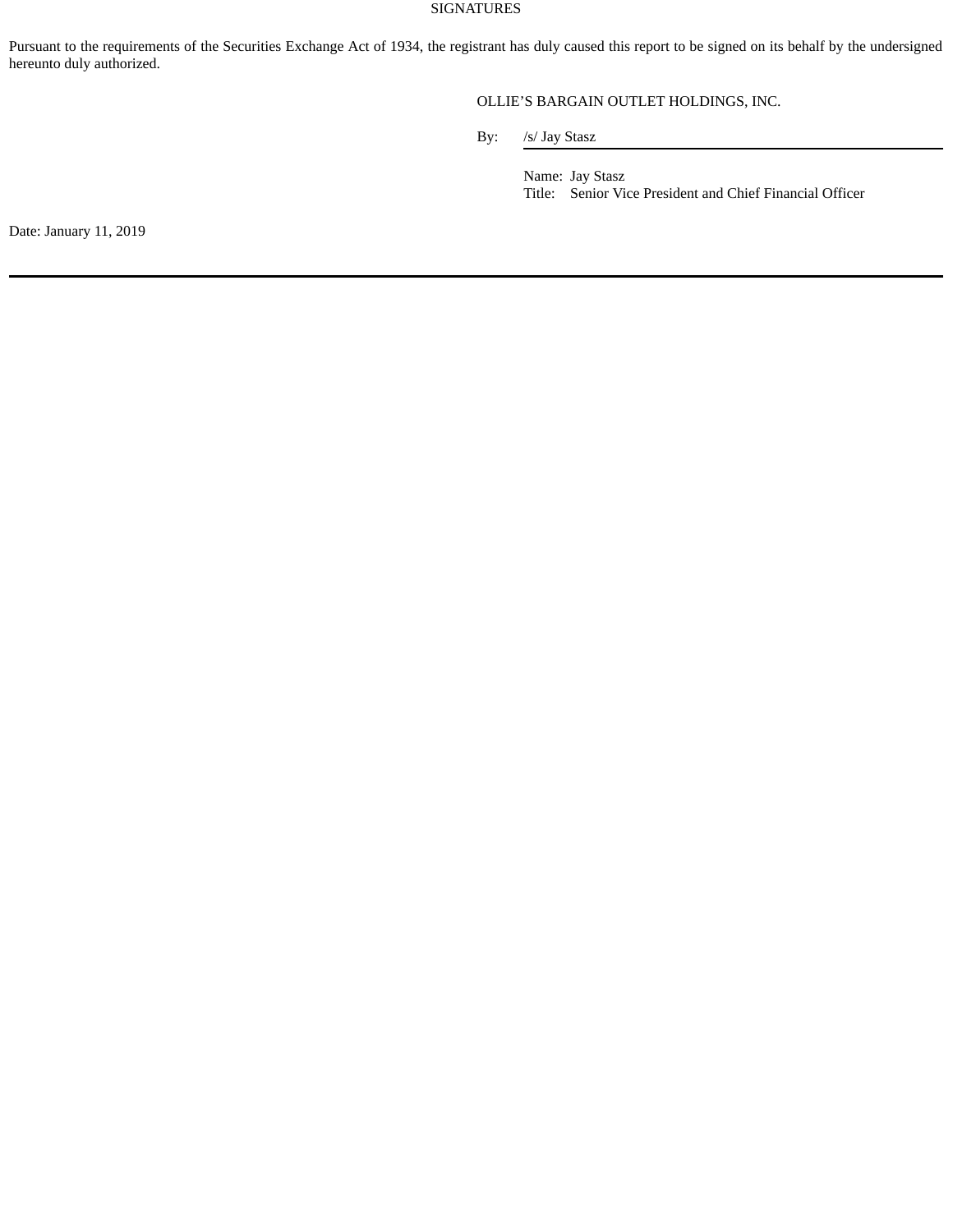#### EXHIBIT INDEX

99.1 Press Release issued on January 11, 2019 of Ollie's Bargain Outlet Holdings, Inc.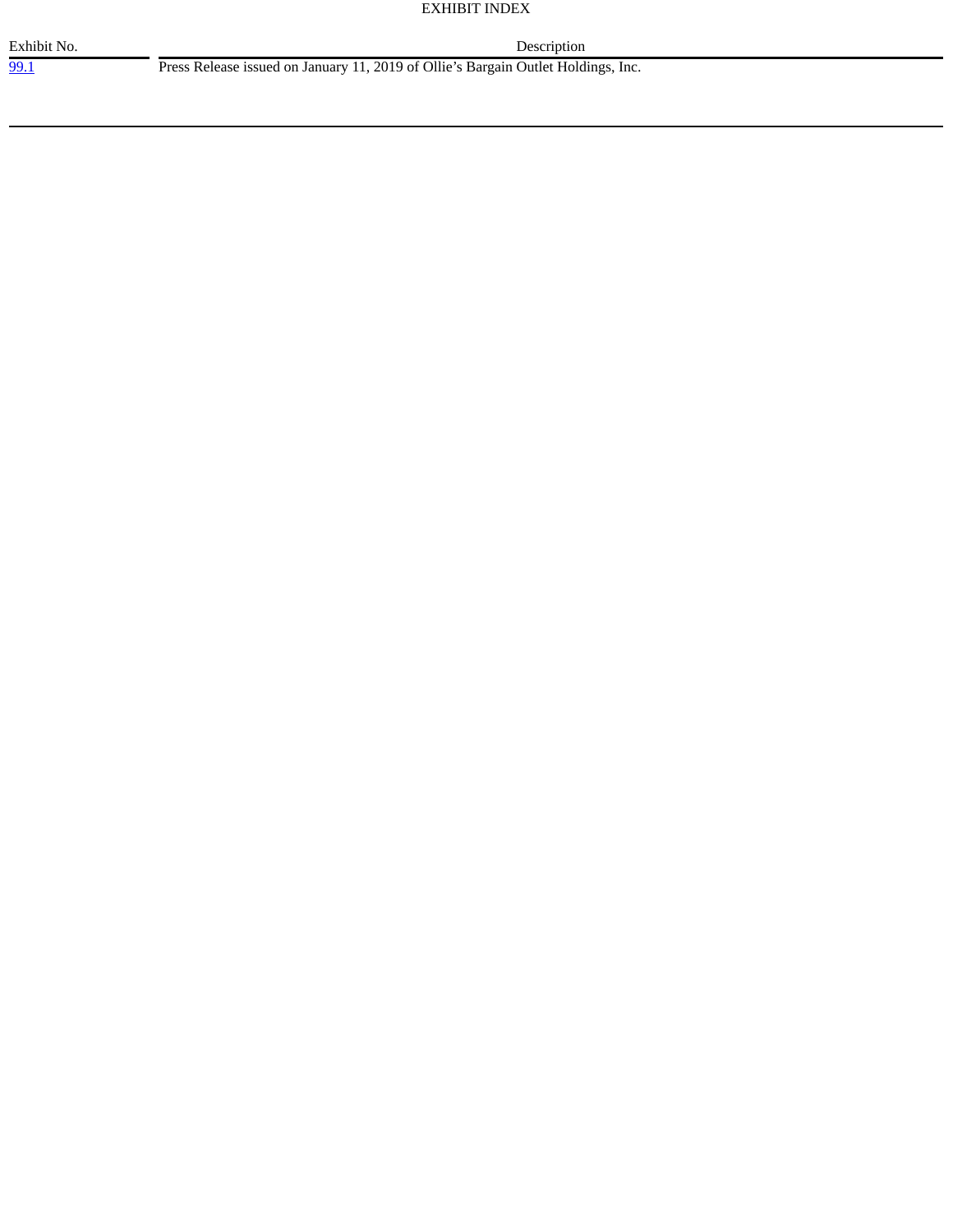

Ollie's Bargain Outlet Holdings, Inc. Reports Strong Holiday Sales, Raises Full Year Outlook, and Pays Off Remaining Term Loan Balance

## Announces Participation in the 2019 ICR Conference

**HARRISBURG, Pa., Jan. 11, 2019** – Ollie's Bargain Outlet Holdings, Inc. (NASDAQ:OLLI) ("Ollie's" or the "Company") today commented on its holiday sales and full year outlook ahead of its participation at the 2019 ICR Conference. For the nine-week period ended January 5, 2019, total sales increased 16.6%, with a comparable store sales increase of 7.1%.

Mark Butler, Chairman, President and Chief Executive Officer, stated, "We had an exceptional holiday period driven by strong deal flow with particular strength in our toy and housewares categories. In keeping with our 36-year tradition of offering Good Stuff Cheap, we provided incredible bargains to our customers and delivered record performance on our annual Ollie's Army night. Based on our strong holiday results, we are raising our full year sales and earnings guidance. We believe that we are positioned better than ever to execute our growth strategies and drive long term shareholder value".

Based on the trends to date, the Company currently estimates the following results for the fiscal year ending February 2, 2019:

- Total net sales of approximately \$1.245 billion;
- Comparable store sales growth of approximately 4.4%;
- $\cdot$  Adjusted net income per diluted share<sup>(1)</sup> of approximately \$1.81, excluding the after-tax loss on extinguishment of debt and excess tax benefits related to stock-based compensation; and
- · Weighted diluted average shares outstanding of approximately 66.0 million.
- $(1)$  Adjusted net income per diluted share is not a measure recognized under the U.S. generally accepted accounting principles ("GAAP"). See "Non-GAAP Financial Measures" below.

These revised estimates update the guidance provided by the Company on December 4, 2018, which included expectations of total net sales, comparable store sales, and Adjusted net income per diluted share, excluding the after-tax loss on extinguishment of debt and excess tax benefits related to stock-based compensation for the fiscal year ending February 2, 2019, of \$1.226 billion to \$1.231 billion, 3.0% to 3.5% and \$1.74 to \$1.77, respectively.

On December 31, 2018, the Company paid off the remaining balance of its outstanding term loan of approximately \$19.0 million.

1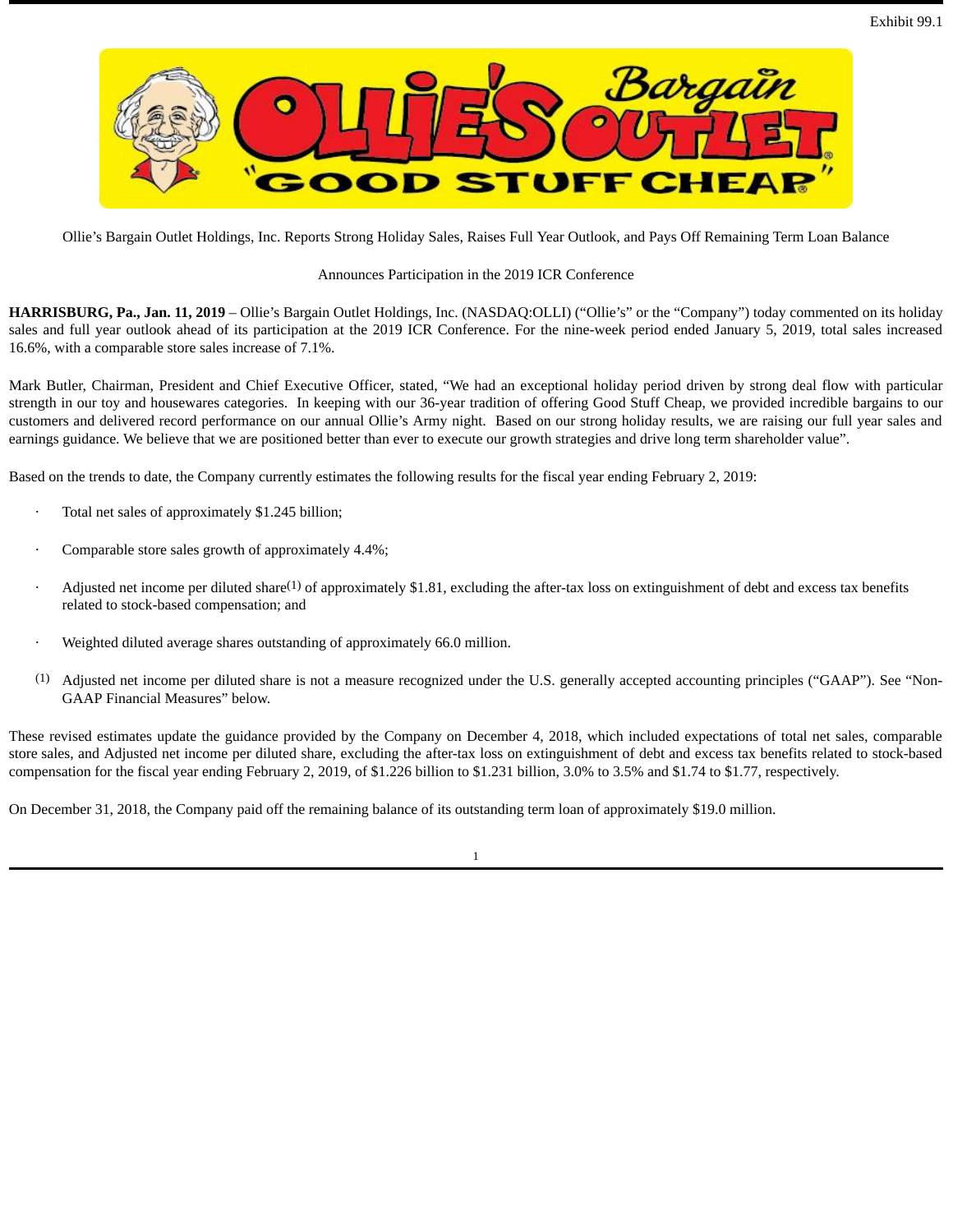The Company plans to report actual results for the fourth quarter and fiscal year ending February 2, 2019, in late March 2019.

#### **2019 ICR Conference**

The Company also announced that it will be presenting at the 2019 ICR Conference, held at The Grande Lakes Orlando in Orlando, Florida, on Tuesday January 15, 2019 at 1:00 pm Eastern Standard Time. Mr. Butler, Mr. John Swygert, Executive Vice President and Chief Operating Officer, and Mr. Jay Stasz, Senior Vice President and Chief Financial Officer, will host the presentation.

The audio portion of the presentation will be webcast live at http://investors.ollies.us and a replay of the presentation will also be contained on the Investor Relations section of the Company's website.

#### **Non-GAAP Financial Measures**

The Company has included adjusted net income per diluted share, a non-GAAP measure, in this press release as this is a key measure used by our management and our board of directors to evaluate our operating performance and the effectiveness of our business strategies, make budgeting decisions, and evaluate compensation decisions. Management believes it is useful to investors and analysts to evaluate this non-GAAP measure on the same basis as management uses to evaluate the Company's operating results. We believe that excluding items that may not be indicative of, or are unrelated to, our core operating results, and that may vary in frequency or magnitude from net income and net income per diluted share, enhances the comparability of our results and provides a better baseline for analyzing trends in our business.

Adjusted net income per diluted share gives effect to the after-tax loss on extinguishment of debt and excess tax benefits related to stock-based compensation, which may not occur with the same frequency or magnitude in future periods.

Non-GAAP financial measures should be viewed as supplementing, and not as an alternative to or substitute for, the Company's financial results prepared in accordance with GAAP. Certain of the items that may be excluded or included in non-GAAP financial measures may be significant items that could impact the Company's financial position, results of operations and cash flows and should therefore be considered in assessing the Company's actual financial condition and performance. The methods used by the Company to calculate its non-GAAP financial measures may differ significantly from methods used by other companies to compute similar measures. As a result, any non-GAAP financial measures presented herein may not be comparable to similar measures provided by other companies.

#### **About Ollie's**

We are a highly differentiated and fast growing, extreme value retailer of brand name merchandise at drastically reduced prices. We are known for our assortment of merchandise offered as Good Stuff Cheap®. We offer name brand products, Real Brands! Real Bargains!®, in every department, including housewares, food, books and stationery, bed and bath, floor coverings, toys, hardware and other categories. We currently operate 303 store locations in 23 states throughout the Eastern half of the United States. For more information, visit www.ollies.us.